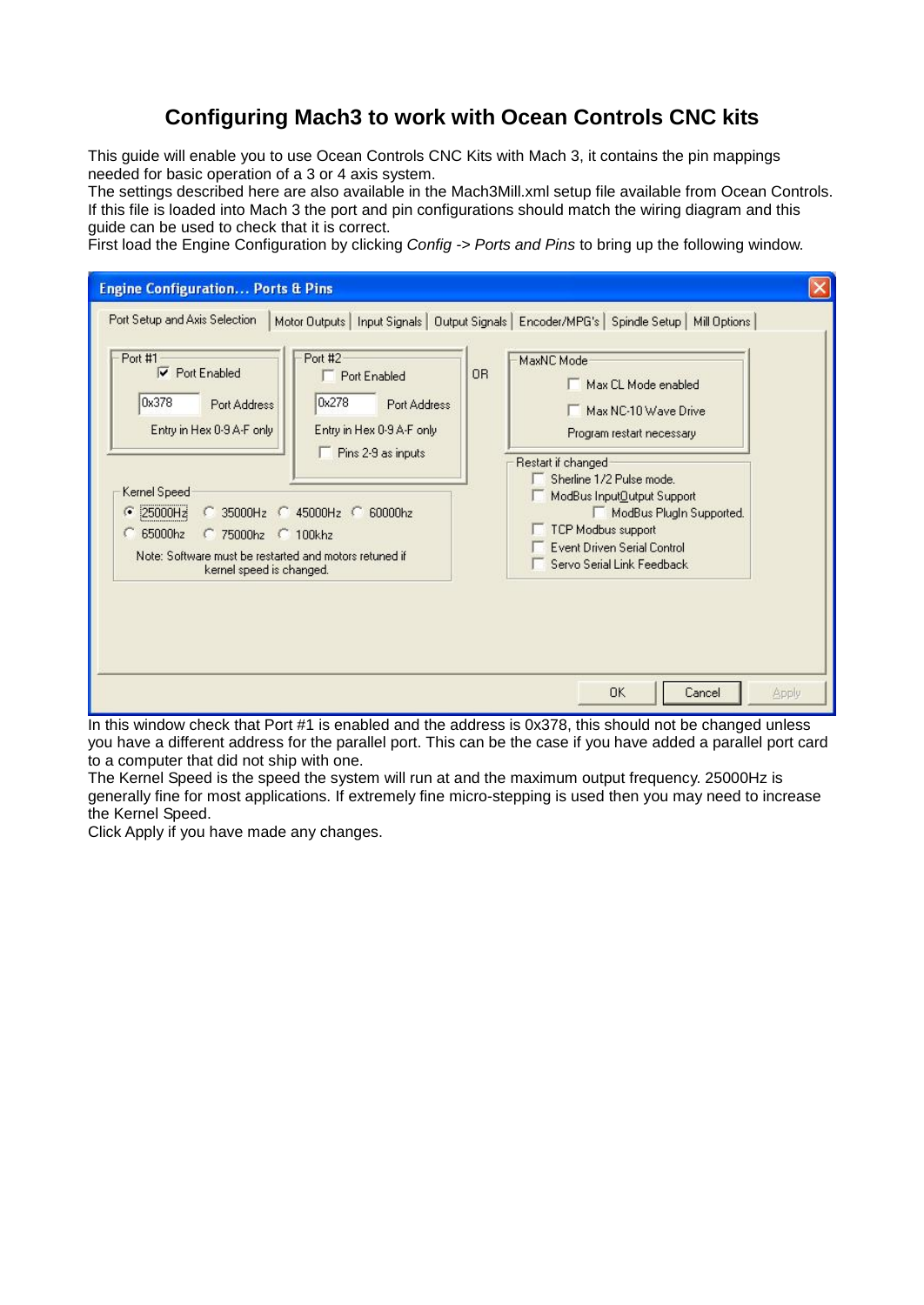## **Motor Outputs:**

On the next tab "Motor Outputs" the pins that control the motors are set up.

To use Mach 3 with the KTA/KTB-205 from Ocean Controls you will need to set the pins the same as in the following screenshot:

| Signal        | Enabled | Step Pin#      | Dir Pin#         | Dir LowActive | Step Low Ac Step Port   |                | Dir Port       |
|---------------|---------|----------------|------------------|---------------|-------------------------|----------------|----------------|
| X Axis        | d.      | $\overline{c}$ | $\overline{3}$   | ď             | $\overline{\mathbf{x}}$ | $\mathbf{1}$   | $\mathbf{1}$   |
| Y Axis        | ×,      | $\overline{4}$ | 5                | 8Ż            | æ                       | $\,$ 1 $\,$    | $\,$ 1 $\,$    |
| Z Axis        | ×,      | 6              | 7                | Y             | <b>R</b>                | $\mathbf{1}$   | $\mathbf{1}$   |
| A Axis        | 4       | 8              | 9                | æ             | æ                       | $\mathbf{1}$   | $\mathbf{1}$   |
| <b>B</b> Axis | æ       | $\overline{0}$ | $\overline{0}$   | æ             | ×                       | $\overline{0}$ | $\overline{0}$ |
| C Axis        | 87      | 0              | $\,0$            | 8Ż            | æ                       | 0              | 0              |
| Spindle       | 87      | 0              | $\boldsymbol{0}$ | 83            | æ                       | $\mathbf 0$    | $\overline{0}$ |
|               |         |                |                  |               |                         |                |                |

Note that X, Y, Z and A axes are all enabled. If you are only using a 3 axis kit, ensure the A axis is disabled by changing its tick to a cross. Also note that all the signals are on port 1, that is Step Port and Dir Port for all enabled signals is set to 1.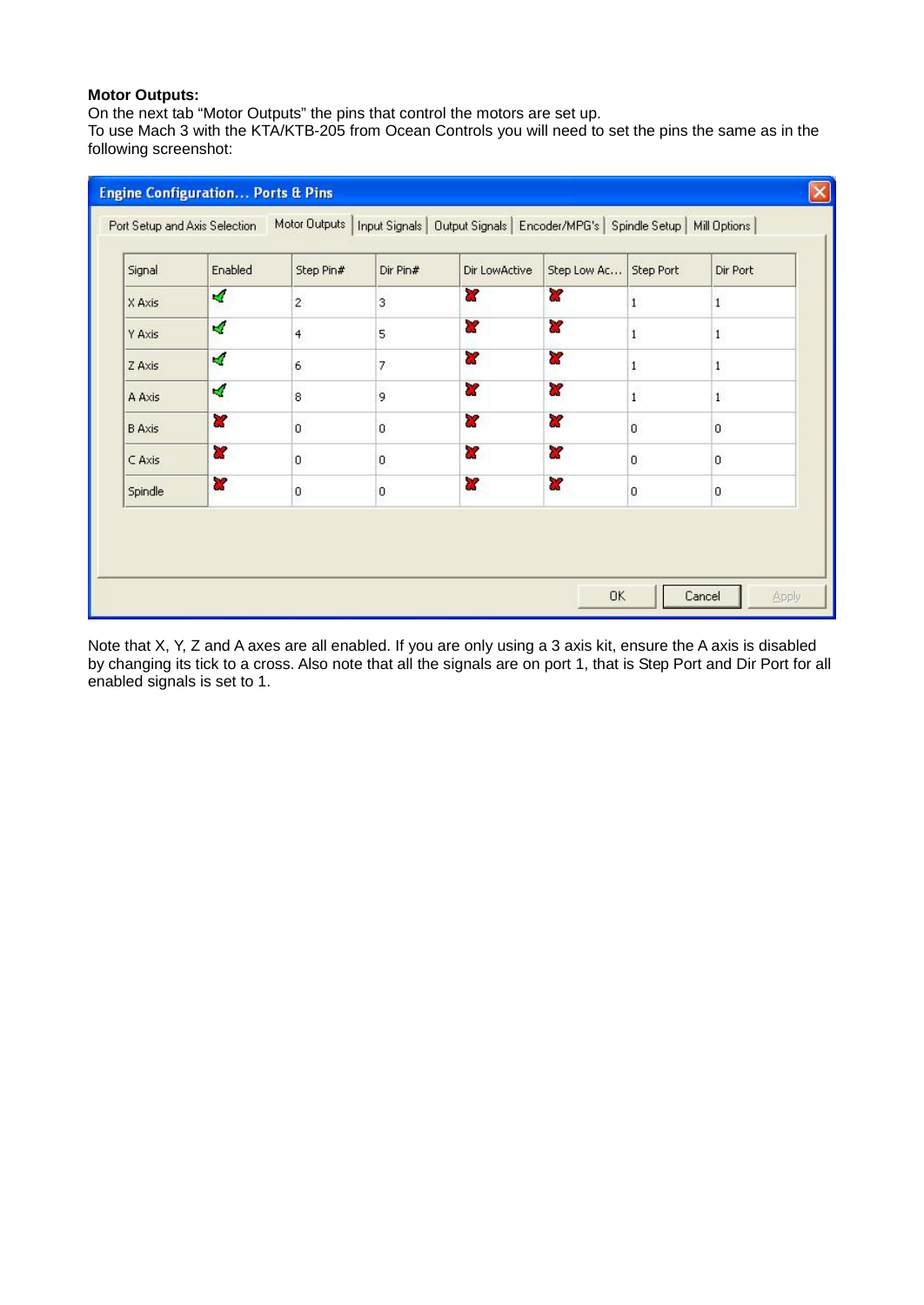#### **Input Signals:**

The third tab is the Input Signals. For this setup, two limit switches should be used for each axis and these are wired in parallel. The limit switches can be set up as in the following images:

| Signal                                                                                        | Enabled                                      | Port #         | Pin Number                                                                                                                    | Active Low        | Emulated | HotKey                              |                     |
|-----------------------------------------------------------------------------------------------|----------------------------------------------|----------------|-------------------------------------------------------------------------------------------------------------------------------|-------------------|----------|-------------------------------------|---------------------|
| $X + +$                                                                                       | A                                            | $\mathbf{1}$   | 13                                                                                                                            | ×,                | æ        | $\overline{0}$                      |                     |
| $X -$                                                                                         | ∢                                            | $\mathbf{1}$   | 13                                                                                                                            | ×,                | ď        | $\overline{0}$                      |                     |
| X Home                                                                                        | ∢                                            | $\mathbf{1}$   | 13                                                                                                                            | ×,                | æ        | 0                                   |                     |
| $Y + +$                                                                                       | ø                                            | $\mathbf{1}$   | 15                                                                                                                            | ø                 | ď        | $\mathbf 0$                         |                     |
| $Y - Y$                                                                                       | ∢                                            | $\mathbf{1}$   | 15                                                                                                                            | ×,                | æ        | $\overline{0}$                      |                     |
| Y Home                                                                                        | ∢                                            | $\mathbf{1}$   | 15                                                                                                                            | $\mathcal{A}$     | ×        | $\overline{0}$                      |                     |
| $Z + +$                                                                                       | <b>A</b>                                     | $\mathbf{1}$   | 10                                                                                                                            | ×,                | æ        | $\overline{0}$                      |                     |
| $Z -$                                                                                         | A                                            | $\mathbf{1}$   | 10                                                                                                                            | ∢                 | a        | $\mathbf 0$                         |                     |
| Z Home                                                                                        | ∢                                            | $\mathbf{1}$   | 10                                                                                                                            | ×,                | X        | $\overline{0}$                      |                     |
| $A + +$                                                                                       | 4                                            | $\mathbf{1}$   | 12                                                                                                                            | ×,                | x        | $\overline{0}$                      |                     |
| $\Delta$ --                                                                                   | $\overline{a}$                               | $\overline{1}$ | 12                                                                                                                            | A                 | X.       | n                                   | $\checkmark$        |
|                                                                                               | <b>Engine Configuration Ports &amp; Pins</b> |                |                                                                                                                               |                   | OK       | Automated Setup of Inputs<br>Cancel | Apply               |
|                                                                                               |                                              |                | Port Setup and Axis Selection   Motor Outputs   Input Signals   Output Signals   Encoder/MPG's   Spindle Setup   Mill Options |                   |          |                                     |                     |
| Signal                                                                                        | Enabled                                      | Port #         | Pin Number                                                                                                                    | <b>Active Low</b> | Emulated | HotKey                              | $\hat{\phantom{a}}$ |
| Input $#1$                                                                                    | $\overline{\mathbf{x}}$                      | $\mathbf{1}$   | 0                                                                                                                             | ×                 | ×        | 0                                   |                     |
|                                                                                               | ×                                            | $\mathbf{1}$   | 0                                                                                                                             | 2P                | ×        | 0                                   |                     |
|                                                                                               | æ                                            | $\mathbf{1}$   | 0                                                                                                                             | æ                 | æ        | 0                                   |                     |
|                                                                                               | æ                                            | $\mathbf{1}$   | 0                                                                                                                             | a,                | x        | 0                                   |                     |
|                                                                                               | X                                            | $\mathbf{1}$   | 0                                                                                                                             | 87                | x        | 0                                   | Ξ                   |
|                                                                                               | ×                                            | $\mathbf{1}$   | 0                                                                                                                             | æ                 | æ        | 0                                   |                     |
|                                                                                               | ď                                            | $\mathbf{1}$   | 0                                                                                                                             | x                 | ×        | 0                                   |                     |
|                                                                                               | Ā                                            | 1              | 11                                                                                                                            | ∢                 | 87       | 0                                   |                     |
|                                                                                               | U.                                           | 1              | 0                                                                                                                             | ×                 | 83       | 0                                   |                     |
| Input #2<br>Input #3<br>Input #4<br>Probe<br>Index<br>Limit Ovrd<br>EStop<br>THC On<br>THC Up | a.                                           | $\mathbf{1}$   | 0                                                                                                                             | æ                 | X        | 0                                   |                     |
| THE DOMD                                                                                      | x                                            | $\overline{1}$ | $\Omega$<br>Pins 10-13 and 15 are inputs. Only these 5 pin numbers may be used on this screen                                 | 22                | ×        | n                                   | M                   |

Note that for each axis, the one pin is used for three signals, that is, positive limit, negative limit and Home. Normally Open micro-switches can be used in parallel to trigger the input, or multiple NPN proximity switches can be connected directly to the input.

If the  $4<sup>th</sup>$  axis is not used the A inputs can be disabled and pin 12 can be used for another signal i.e. probe or index.

Note that all the signals use port 1 and are Active Low.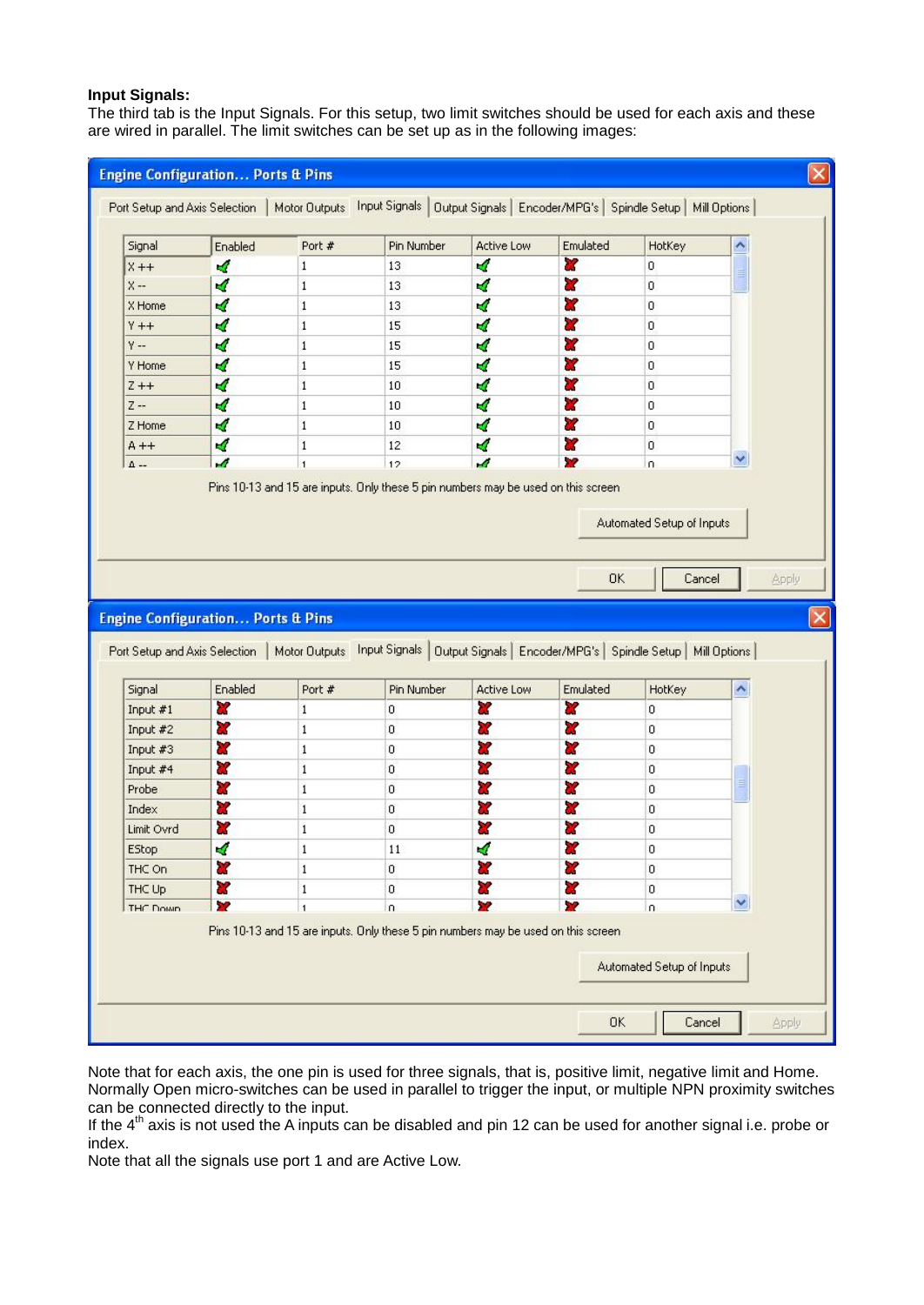#### **Outputs Signals:**

In the next tab the outputs are initialized:

| Signal              | Enabled | Port #                                                                               | Pin Number  | Active Low | ۸ |
|---------------------|---------|--------------------------------------------------------------------------------------|-------------|------------|---|
| Digit Trig          | ×       | 1                                                                                    | 0           | 83         |   |
| Enable1             | ಜ       | 1                                                                                    | 0           | 83         |   |
| Enable2             | æ       | 1                                                                                    | 0           | 87         |   |
| Enable3             | ×       | 1                                                                                    | 0           | æ          |   |
| Enable4             | 83      | $\mathbf{1}$                                                                         | 0           | 83         |   |
| Enable <sub>5</sub> | 83      | $\mathbf{1}$                                                                         | 0           | 87         |   |
| Enable6             | 83      | 1                                                                                    | $\mathbf 0$ | 83         |   |
| Output #1           | ø       | 1                                                                                    | 17          | æ          |   |
| Output #2           | ×,      | $\mathbf{1}$                                                                         | 14          | 83         |   |
| Output #3           | ď       | 1                                                                                    | 0           | 83         |   |
| Output #4           | æ       | 1                                                                                    | 0           | a.<br>÷    | v |
|                     |         | Pins 2 - 9 , 1, 14, 16, and 17 are output pins. No other pin numbers should be used. |             |            |   |

Output 1 and 2 correspond to Relays 1 and 2 when set up like in the screenshot.

Relays 1 and 2 can now be set up to control the spindle motor, flood or mist by setting them up on the Spindle setup tab.

Pins 1 and 16 can be used for other functions such as a charge pump controller.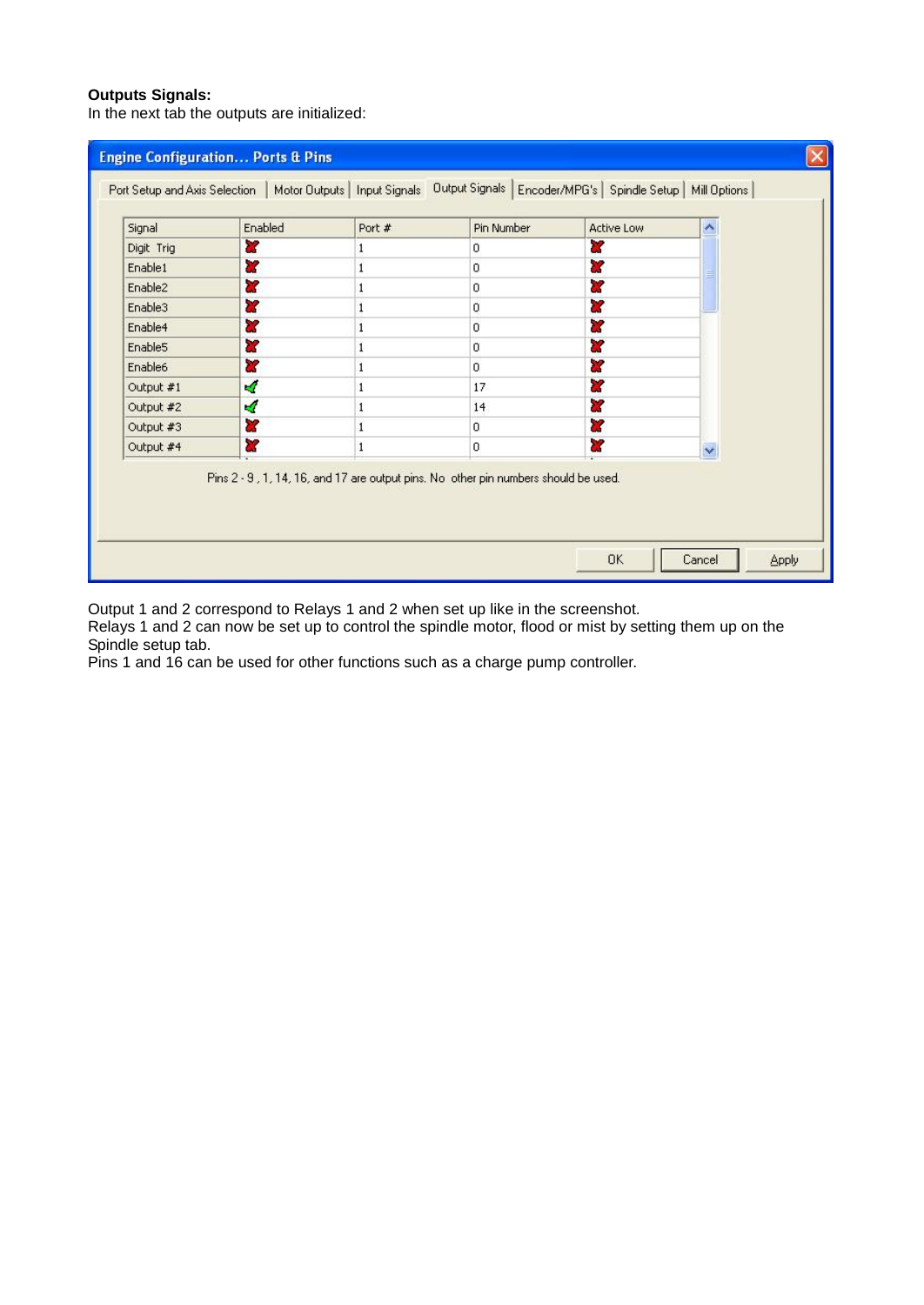## **Motor Setup:**

When connecting the motors to their drivers, set up the dip switches on each driver to match the motors rated current as best as possible.

Next set the micro-stepping, keep in mind that the higher the micro-stepping the finer the end resolution, but this comes at the cost of speed.

When the steps/rev are set keep a note of this number, as it is needed to set up Mach 3 with the steps per unit value.

Click *Config -> Select Native Units* to bring up a dialog where you can select whether you will work in mm or inches. Choose the units you wish to work with and click OK.

Now go to *Config -> Motor Tuning.* Here you can enter the steps per unit (in the bottom left) for each axis. There are a number of values you must know before you can continue, these are the micro-step value, the gear ratio of any gears or belts and the thread pitch, this is assuming you have a lead screw or ball screw setup.

To calculate the steps per unit value follow this example.

If we have a driver set at 3200 steps per revolution, direct connection to the thread and a thread pitch of 10mm the motor will need 3200 pulses to turn once fully. Because it is directly connected one full turn will move the thread 10mm linearly, which means that 3200/10 = 320 steps will move the driver 1mm linearly. So 320 will be entered in the steps per unit box if the native units are set to mm.

This should be repeated for each axis. Ensure you save the settings.

Before you start the machine keep your hand near the ESTOP just in case anything goes wrong.